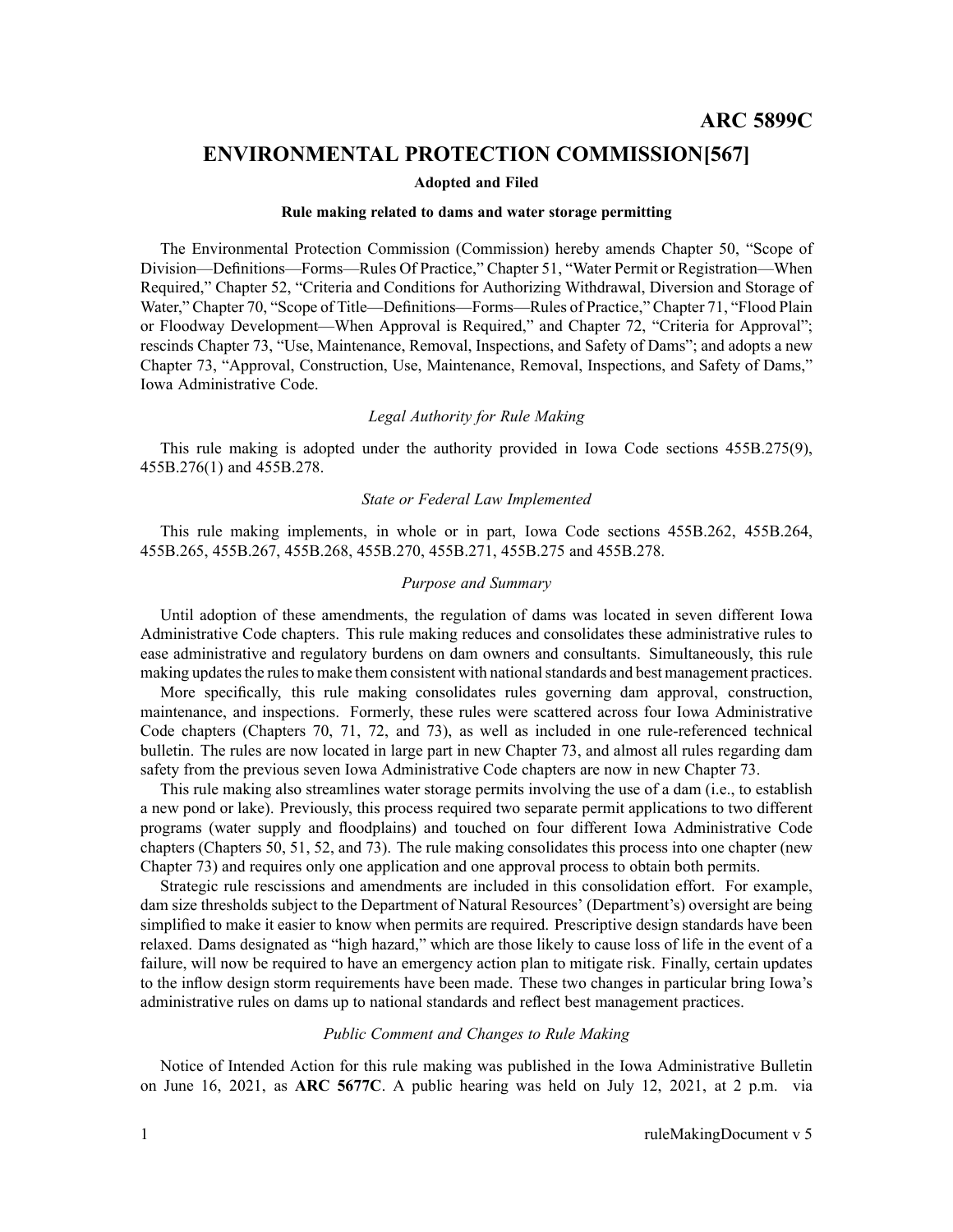video/conference call. A representative of the Iowa Farm Bureau Federation (IFBF) attended but did not provide oral comments.

Written comments were received from the IFBF. Two revisions to the rules were requested, both of which have been addressed as explained below.

First, IFBF stated that proposed paragraph  $73.10(8)$ "i" "requires the department to include a permit condition which gives the department access to the dam site for inspections. The rule does not set any limitations on governmen<sup>t</sup> access to private property." The commenter requested that reasonable limitations be placed on dam site access.

Second, IFBF stated that "subrule 73.10(2) requires the preliminary application packet to be prepared by or under the supervision of an Iowa licensed profession engineer. Subrule 73.10(4) requires the final submittal of engineering plans to be certified by <sup>a</sup> professional engineer licensed in the state of Iowa. Many conservation structures, such as channel stabilization, constructed wetlands, sediment control basins and farm ponds, are designed by the Natural Resources Conservation Service (NRCS) each year. The NRCS employees assisting with the design and permit application may or may not be professional engineers licensed in the state of Iowa, but these federal employees are working from NRCS design standards. We recommend that the rules allow for the preliminary and final submission to be prepared by an NRCS qualified staff person or an Iowa licensed professional engineer."

The Commission has revised subrule 73.10(2), the introductory paragraph of subrule 73.10(4) and paragraph 73.10(8)"i" to read as follows:

"**73.10(2)** *Preliminary application packet.* The preliminary application packet includes the joint application form and requires submittal of preliminary design data prepared by or under supervision of <sup>a</sup> professional engineer licensed in the state of Iowa or by an engineer working for the United States government. The preliminary design data packet shall contain <sup>a</sup> repor<sup>t</sup> summarizing the preliminary design, hydrologic data and reservoir routing, <sup>a</sup> hazard potential analysis, preliminary design drawings, the soils and geotechnical engineering analysis, and <sup>a</sup> list of the engineering references used as the basis for design and construction.

"**73.10(4)** *Final submittal.* After the department's review of and concurrence with the preliminary submittal, the engineering plans and other engineering information shall be certified by <sup>a</sup> professional engineer licensed in the state of Iowa unless prepared by an engineer working for the United States governmen<sup>t</sup> and submitted with the following information:

"*i. Postconstruction department inspections.* A department approval which authorizes construction or modification, operation, and maintenance of <sup>a</sup> dam for which ongoing inspections are required by these rules shall include <sup>a</sup> condition stating that the department shall have access to the dam site for such inspections at <sup>a</sup> reasonable time after notification of the dam owner."

## *Adoption of Rule Making*

This rule making was adopted by the Commission on August 17, 2021.

## *Fiscal Impact*

This rule making has no fiscal impact to the State of Iowa. A copy of the fiscal impact statement is available from the Department upon request.

### *Jobs Impact*

After analysis and review of this rule making, no impact on jobs has been found. A copy of the jobs impact statement is available from the Department upon request.

## *Waivers*

This rule is subject to the waiver provisions of 561—Chapter 10. Any person who believes that the application of the discretionary provisions of this rule making would result in hardship or injustice to that person may petition the Department for <sup>a</sup> waiver of the discretionary provisions.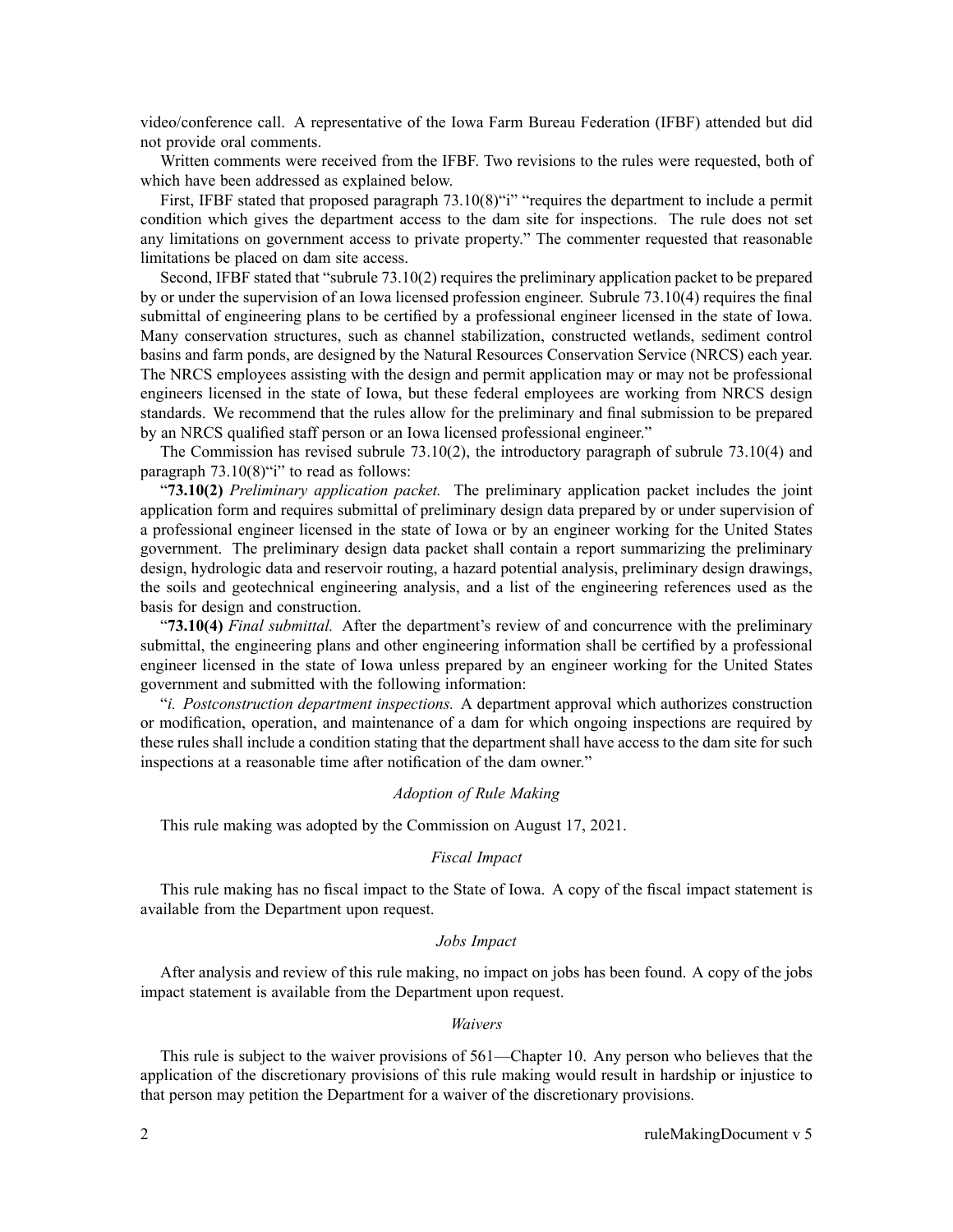### *Review by Administrative Rules Review Committee*

The Administrative Rules Review Committee, <sup>a</sup> bipartisan legislative committee which oversees rule making by executive branch agencies, may, on its own motion or on written reques<sup>t</sup> by any individual or group, review this rule making at its regular [monthly](https://www.legis.iowa.gov/committees/meetings/meetingsListComm?groupID=705&ga=89) meeting or at <sup>a</sup> special meeting. The Committee's meetings are open to the public, and interested persons may be heard as provided in Iowa Code section 17A.8(6).

# *Effective Date*

This rule making will become effective on October 13, 2021.

The following rule-making actions are adopted:

ITEM 1. Amend paragraph **50.4(1)"a"** as follows:

*a. Application for approval of <sup>a</sup> new withdrawal, or diversion or storage of water unrelated to the use of an agricultural drainage well.* For withdrawals, or diversions, or storage of water unrelated to the use of an agricultural drainage well, <sup>a</sup> reques<sup>t</sup> for <sup>a</sup> new permit as distinguished from modification or renewal of an existing permit shall be made on Form 16 (542-3106) 542-3106. An application form must be submitted by or on behalf of the owner, lessee, easement holder or option holder of the area where the water is to be withdrawn, diverted or stored, and used. An application must be accompanied by a map portraying the points of withdrawal or diversion and storage, and the land on which water is to be used oriented as to section, township, and range. One application normally will be adequate for all uses on contiguous tracts of land. Tracts of land involved in the same operation separated only by roads or railroads will be deemed contiguous tracts. For water storage permits, applications will be made in conjunction with dam construction permits as required in rule [567—73.10](https://www.legis.iowa.gov/docs/iac/rule/567.73.10.pdf)(455B).

ITEM 2. Rescind and reserve rule **567—51.2(455B)**.

ITEM 3. Rescind and reserve rule **567—52.20(455B)**.

ITEM 4. Amend rule **567—70.2(455B,481A)**, definition of "Dam," as follows:

*"Dam"* means <sup>a</sup> barrier which impounds or stores water the same as defined in rule [567—73.2](https://www.legis.iowa.gov/docs/iac/rule/567.73.2.pdf)(455B).

ITEM 5. Rescind the definitions of "Height of dam," "Low head dam" and "Major dam structure" in rule **567—70.2(455B,481A)**.

ITEM 6. Amend rule  $567 - 71.3(455B)$  as follows:

**567—71.3(455B) Dams.** Approval by the department for construction, operation, or maintenance of <sup>a</sup> dam in the floodway or flood plain of any water source shall be required when the dimensions and effects of such dam exceed the thresholds established by this rule repair, or modification of any dam shall be required when the dam exceeds the thresholds under rule [567—73.3](https://www.legis.iowa.gov/docs/iac/rule/567.73.3.pdf)(455B). Other structures across <sup>a</sup> stream may require approval under rule 567-71.12(455B). EXCEPTION: Public road embankments with culverts which impound water only in temporary storage are exemp<sup>t</sup> from the requirements of this rule and shall be reviewed under rules [567—71.1](https://www.legis.iowa.gov/docs/iac/rule/567.71.1.pdf)(455B) and [567—72.1](https://www.legis.iowa.gov/docs/iac/rule/567.72.1.pdf)(455B). Approval required by this rule shall be coordinated with approval for storage of water required by [567—Chapter](https://www.legis.iowa.gov/docs/iac/chapter/567.51.pdf) 51. Approval by the department shall be required in the following instances:

**71.3(1)** *Rural areas.* In rural areas:

*a.* Any dam designed to provide <sup>a</sup> sum of permanen<sup>t</sup> and temporary storage exceeding 50 acre-feet at the top of dam elevation, or 25 acre-feet if the dam does not have an emergency spillway, and which has a height of 5 feet or more.

*b.* Any dam designed to provide permanen<sup>t</sup> storage in excess of 18 acre-feet and which has <sup>a</sup> height of 5 feet or more.

*c.* Any dam across <sup>a</sup> stream draining more than 10 square miles.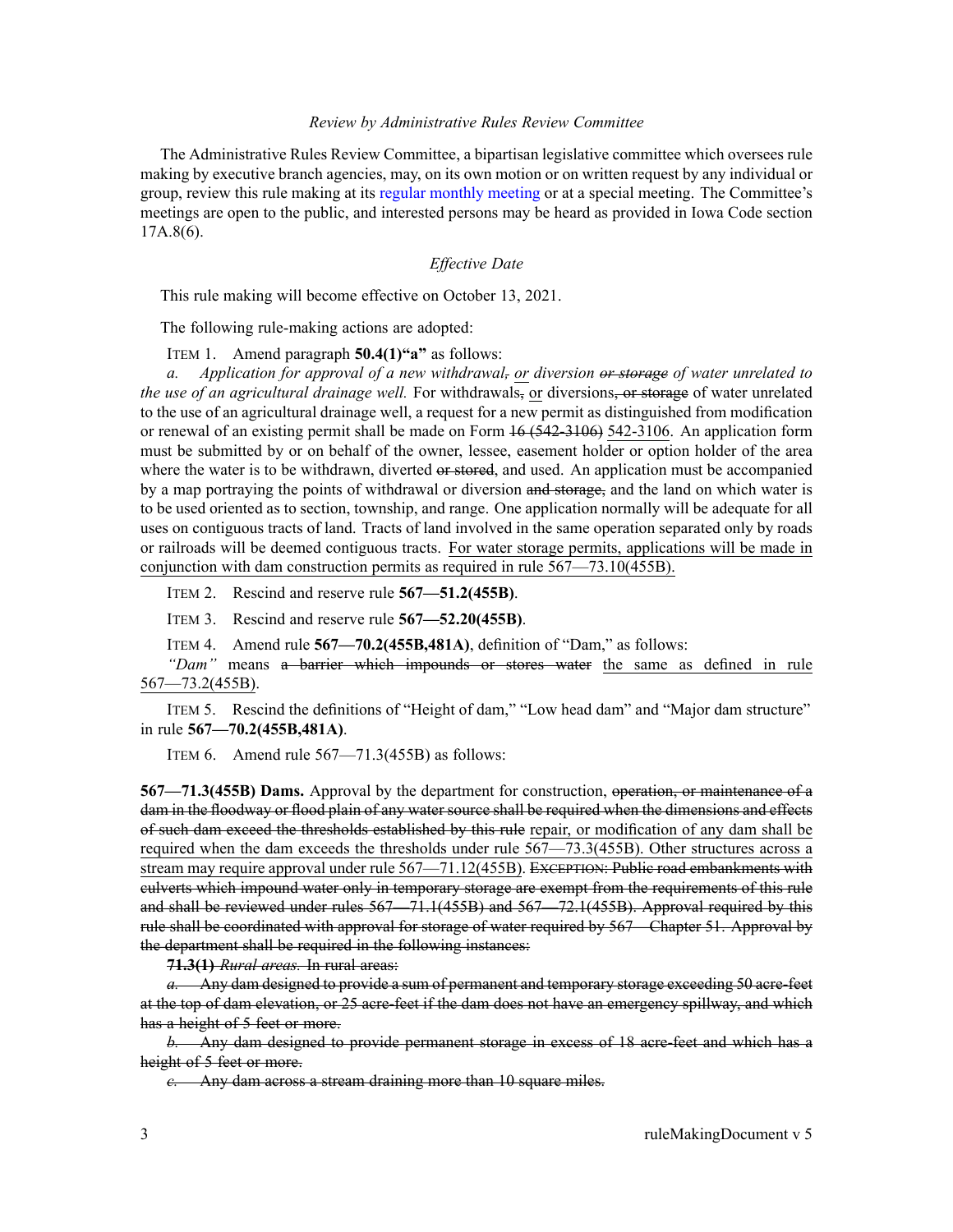*d.* Any dam located within 1 mile of an incorporated municipality, if the dam has <sup>a</sup> height of 10 feet or more, stores 10 acre-feet or more at the top of dam elevation, and issituated such that the discharge from the dam will flow through the incorporated area.

**71.3(2)** *Urban areas.* Any dam which exceeds the thresholds in [71.3\(1\)](https://www.legis.iowa.gov/docs/iac/rule/567.71.3.pdf)*"a," "b"* or *"d."*

**71.3(3)** *Low head dams.* Any low head dam on <sup>a</sup> stream draining 2 or more square miles in an urban area, or 10 or more square miles in <sup>a</sup> rural area.

**71.3(4)** *Modifications to existing dams.* Modification or alteration of any dam or appurtenant structure beyond the scope of ordinary maintenance or repair, or any change in operating procedures, if the dimensions or effects of the dam exceed the applicable thresholds in this rule. Changes in the spillway height or dimensions of the dam or spillway are examples of modifications for which approval is required.

**71.3(5)** *Mill dams.* Rescinded IAB [2/20/91](https://www.legis.iowa.gov/docs/aco/bulletin/02-20-1991.pdf), effective 3/27/91.

**71.3(6)** *Maintenance of preexisting dams.* Approval shall be required to maintain <sup>a</sup> preexisting dam as described in [567—Chapter](https://www.legis.iowa.gov/docs/iac/chapter/567.73.pdf) 73 only if the department determines that the dam poses <sup>a</sup> significant threat to the well-being of the public or environment and should therefore be removed or repaired and safely maintained. Preexisting dams are subject to the water, air and waste managemen<sup>t</sup> dam safety inspection program as set forth in [567—Chapter](https://www.legis.iowa.gov/docs/iac/chapter/567.73.pdf) 73.

This rule is intended to implement Iowa Code sections [455B.262](https://www.legis.iowa.gov/docs/ico/section/455B.262.pdf), [455B.264](https://www.legis.iowa.gov/docs/ico/section/455B.264.pdf), [455B.267](https://www.legis.iowa.gov/docs/ico/section/455B.267.pdf), [455B.275](https://www.legis.iowa.gov/docs/ico/section/455B.275.pdf) and [455B.277](https://www.legis.iowa.gov/docs/ico/section/455B.277.pdf).

ITEM 7. Rescind and reserve rule **567—72.3(455B)**.

ITEM 8. Adopt the following **new** subrule 72.11(3):

**72.11(3)** *Structures or materials across <sup>a</sup> channel.* The following criteria shall apply to structures or materials such as riprap that span the channel of <sup>a</sup> stream or river and do not meet the thresholds of rule [567—73.3](https://www.legis.iowa.gov/docs/iac/rule/567.73.3.pdf)(455B):

*a.* The location and design of the structure shall not adversely affect the fisheries or recreational use of the stream.

*b.* The pool created by the structure shall not adversely affect drainage on lands not owned or under easements by the applicant.

*c.* The structure shall be hydraulically designed to submerge before bankfull stage is reached in the stream channel in order that increased or premature overbank flooding does not occur. Where this cannot be reasonably accomplished in order for the structure to fulfill its intended purpose, the applicant shall demonstrate that any increased flooding will affect only lands owned or controlled by the applicant.

*d.* For projects that include significant appurtenant structures or works outside the stream channel, the combined effect of the total project shall not create more than one foot of backwater during floods which exceed the flow capacity of the channel, unless the proper lands, easements, or rights-of-way are obtained.

*e.* The structure shall be capable of withstanding the effects of normal and flood flows across its crest and against the abutments with erosion protection added as required to preven<sup>t</sup> failure of the structure during flood events.

ITEM 9. Rescind 567—Chapter 73 and adopt the following **new** chapter in lieu thereof:

#### CHAPTER 73

# APPROVAL, CONSTRUCTION, USE, MAINTENANCE, REMOVAL, INSPECTIONS, AND SAFETY OF DAMS

#### DIVISION I SCOPE AND DEFINITIONS

**567—73.1(455B) Scope and applicability.** The department regulates the storage of water and the construction and maintenance of dams. Any person who desires to construct, repair, modify, abandon, or remove <sup>a</sup> dam has <sup>a</sup> responsibility to determine whether approval is required from the department prior to undertaking any such work.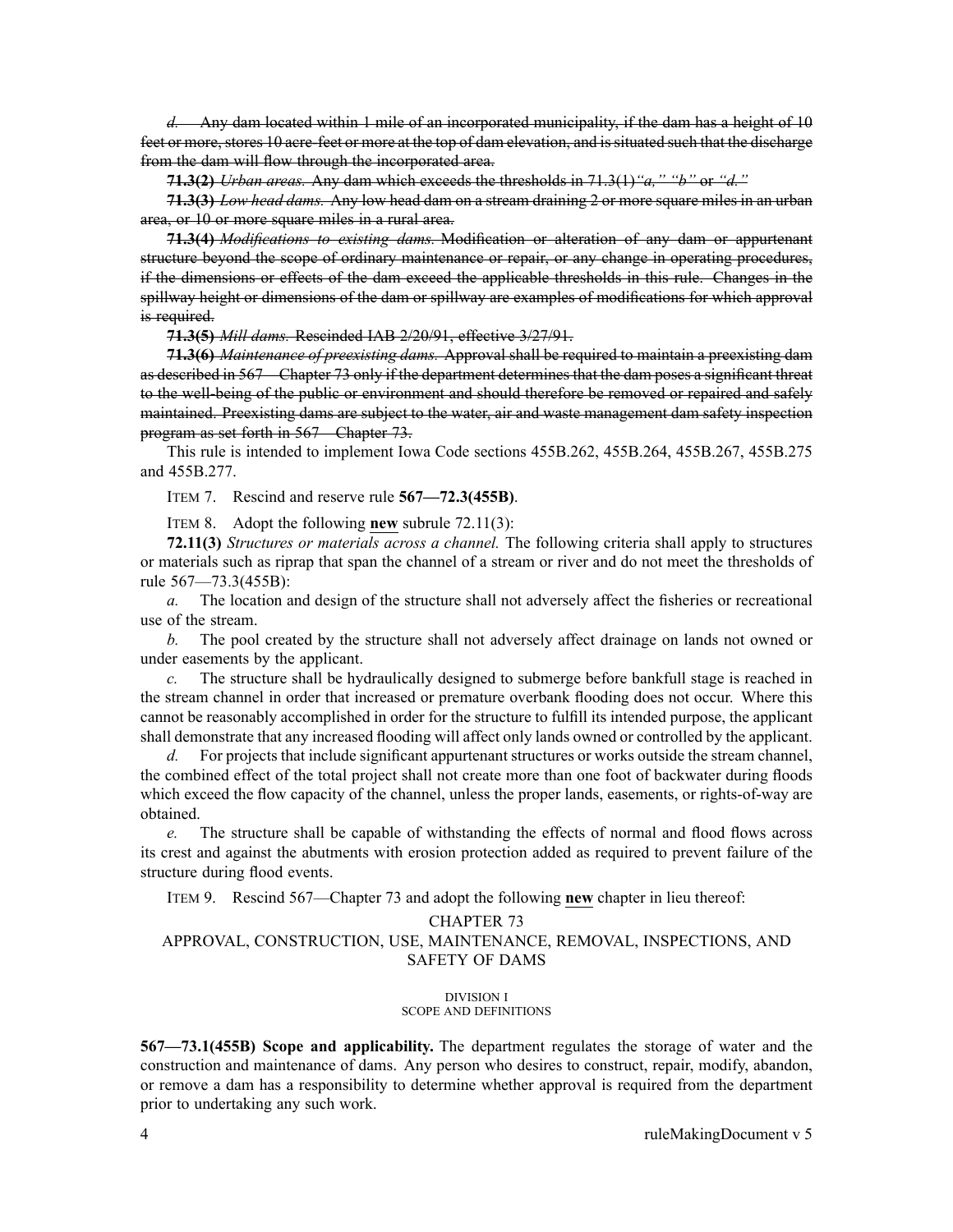#### **567—73.2(455B) Definitions.**

*"Abandonment"* means to render <sup>a</sup> dam nonimpounding by dewatering and filling the reservoir created by that dam with solid materials and by diverting the natural drainage around the site.

*"Acre-foot"* means <sup>a</sup> volume of water that would cover one acre of land one foot deep, equal to 43,560 cubic feet of water.

*"Adverse consequences"* means negative impacts that may occur upstream, downstream, or at locations remote from the dam. The primary concerns are loss of human life, economic loss including but not limited to property damage, public damages, disruption of public utilities, and environmental impact.

*"Appurtenant structures"* means structures such as spillways, either in the dam or separate therefrom; the reservoir and its rim; low-level outlet works; and water conduits such as tunnels, pipelines, or penstocks, occurring through either the dam or its abutments.

*"Auxiliary spillway"* means any secondary spillway that is designed to be operated infrequently.

*"Confinement feeding operation"* means the same as defined in rule [567—65.1](https://www.legis.iowa.gov/docs/iac/rule/567.65.1.pdf)(459,459B).

*"Dam"* means <sup>a</sup> barrier that impounds or stores water.

*"Dam owner"* means any person who owns, controls, operates, maintains, or manages <sup>a</sup> dam.

*"Hazard potential"* means <sup>a</sup> classification based on the possible incremental adverse consequences that result from the release of water or stored contents due to <sup>a</sup> failure or misoperation of the dam or appurtenances. The hazard potential classification of <sup>a</sup> dam does not reflect in any way on the current condition of the dam and its appurtenant structures (e.g., safety, structural integrity, or flood routing capacity).

*"Height of dam"* means the vertical distance from the top of the dam to the natural bed of the stream or water source measured at the downstream toe of the dam or to the lowest elevation of the outside limit of the dam if it is not across <sup>a</sup> water source.

*"Incremental consequence*" means the difference, under the same conditions (e.g., flood, earthquake, or other event), between the consequences that are likely to occur from the failure or misoperation of the dam and appurtenances as compared to the consequences that are likely to occur without such failure or misoperation.

*"Probable"* means more likely than not to occur; reasonably expected; realistic.

*"Probable maximum flood"* means the same as defined in rule [567—70.2](https://www.legis.iowa.gov/docs/iac/rule/567.70.2.pdf)(455B,481A).

*"Public damages"* means as defined in rule [567—70.2](https://www.legis.iowa.gov/docs/iac/rule/567.70.2.pdf)(455B,481A).

*"Q100," "Q50," "Q25," "Q15," "Q10,"* et cetera, means the same as defined in rule [567—70.2](https://www.legis.iowa.gov/docs/iac/rule/567.70.2.pdf)(455B,481A).

## **567—73.3(455B) Regulated dams.**

**73.3(1)** *Thresholds.* Dams meeting any of the following thresholds shall be regulated by the department:

*a.* A dam with <sup>a</sup> height of at least 25 feet and <sup>a</sup> storage of 15 acre-feet or more at the top of the dam elevation; or

*b.* A dam with <sup>a</sup> storage of 50 acre-feet or more at the top of the dam elevation and <sup>a</sup> height of at least 6 feet; or

*c.* A dam that is assigned <sup>a</sup> hazard potential of high hazard.

**73.3(2)** *Exceptions.* Road embankments or driveways with culverts are exempt unless such structure serves, either primarily or secondarily, <sup>a</sup> purpose commonly associated with dams, such as the temporary storage of water for flood control.

**73.3(3)** *New construction.* Before construction begins, approval is required for construction of any dam meeting the thresholds of <sup>a</sup> regulated dam. The proposed dam must meet the criteria outlined in this chapter.

**73.3(4)** *Existing dams.*

*a.* Approval is required for: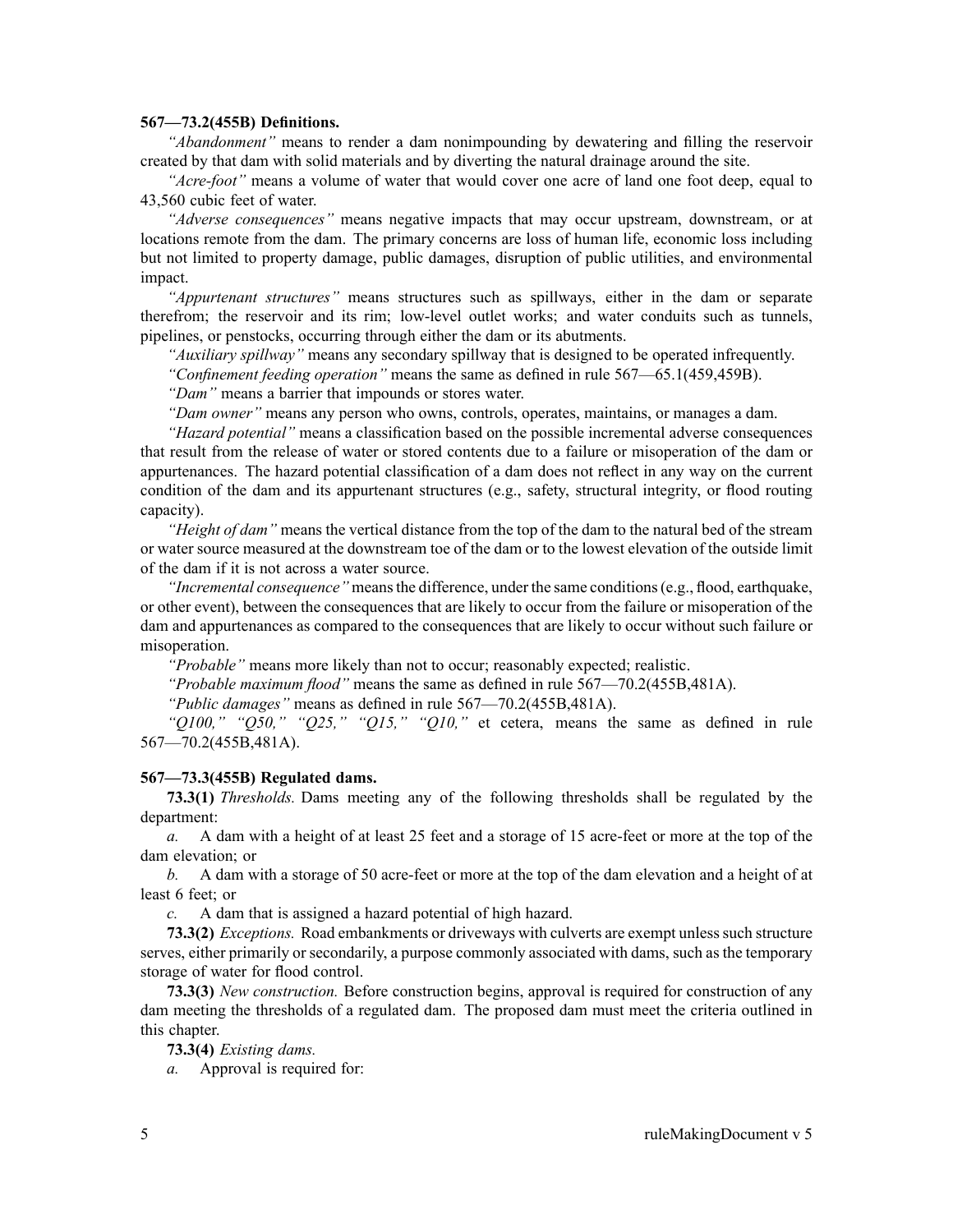(1) Modification, repair, alteration, breach, abandonment, or removal of any existing dam or appurtenant structure beyond the scope of ordinary maintenance if the height of the dam or storage of the dam exceeds the applicable thresholds in this rule.

(2) Any change in operating procedures if the height of the dam or storage of the dam exceeds the applicable thresholds in this rule.

*b.* Spillway reconstruction, changes in normal water level, and modification of the dam embankment or spillway are examples of modifications that require approval. The dam must meet the criteria outlined in this chapter. Dams found to be unsafe according to rule [567—73.33](https://www.legis.iowa.gov/docs/iac/rule/567.73.33.pdf)(455B) shall be repaired or removed.

**73.3(5)** *Required upgrades.* Improvements may be required for existing dams in order to reduce the risk of <sup>a</sup> dam failure.

*a.* Existing dams assigned <sup>a</sup> high hazard potential or significant hazard potential that have been inspected or analyzed and found not to meet the criteria in this chapter will be required to meet the requirements outlined in this chapter for the appropriate hazard potential.

*b.* Existing dams assigned <sup>a</sup> low hazard potential that have been inspected or analyzed and found to have <sup>a</sup> significant hazard potential or high hazard potential shall be required to be upgraded to meet the requirements outlined in this chapter for the appropriate hazard potential.

**567—73.4(455B) Assignment of hazard potential.** All existing and proposed dams reviewed by the department shall be assigned <sup>a</sup> hazard potential. Anticipated future land and impoundment use shall be considered in the determination of hazard potential. The hazard potential shall be determined using the following criteria:

**73.4(1)** *Low hazard.* A dam shall be classified as "low hazard" if failure of the dam would result in no probable loss of human life, low economic losses, and low public damages.

**73.4(2)** *Significant hazard.* A dam shall be classified as "significant hazard" if failure of the dam would result in no probable loss of human life but may damage residential structures or industrial, commercial, or public buildings; may negatively impact important public utilities or moderately traveled roads or railroads; or may result in significant economic losses or significant public damages.

**73.4(3)** *High hazard.* A dam shall be classified as "high hazard" if located in an area where failure would result in probable loss of human life.

**73.4(4)** *Consideration of changes affecting hazard potential.* In locating the site of <sup>a</sup> dam and in obtaining easements and rights-of-way, the applicant shall consider the impacts to the hazard potential of a dam from anticipated changes in land use downstream or adjacent to the impoundment, the operation of the dam, and the potential liability of the dam owner.

**73.4(5)** *Changes in hazard potential.* Any future changes in downstream land use, development, impoundment use, or critical hydraulic structures shall require <sup>a</sup> reevaluation of the hazard potential of the dam. If the hazard potential of the dam changes, the dam shall be required to meet all applicable criteria for that hazard potential. This may require additional increases in spillway capacity for the dam. The owner and any other persons responsible for the construction and operation of the dam shall assume all risks for future costs to upgrade <sup>a</sup> dam in the event there is <sup>a</sup> change in hazard potential.

**567—73.5** to **73.9** Reserved.

#### DIVISION II APPROVAL PROCESS

# **567—73.10(455B) Review and approval processfor dam construction, modification, abandonment, or removal.**

**73.10(1)** *Application process.* Application materials are provided by the department. The application shall be submitted by or on behalf of the person or persons who will be the future dam owner or owners. The application shall be signed by the applicant or <sup>a</sup> duly authorized agent. Completed applications along with supporting information shall be submitted to the department through an online application system or mailed to Iowa Department of Natural Resources, Attn: Joint Application, 502 6 ruleMakingDocument <sup>v</sup> 5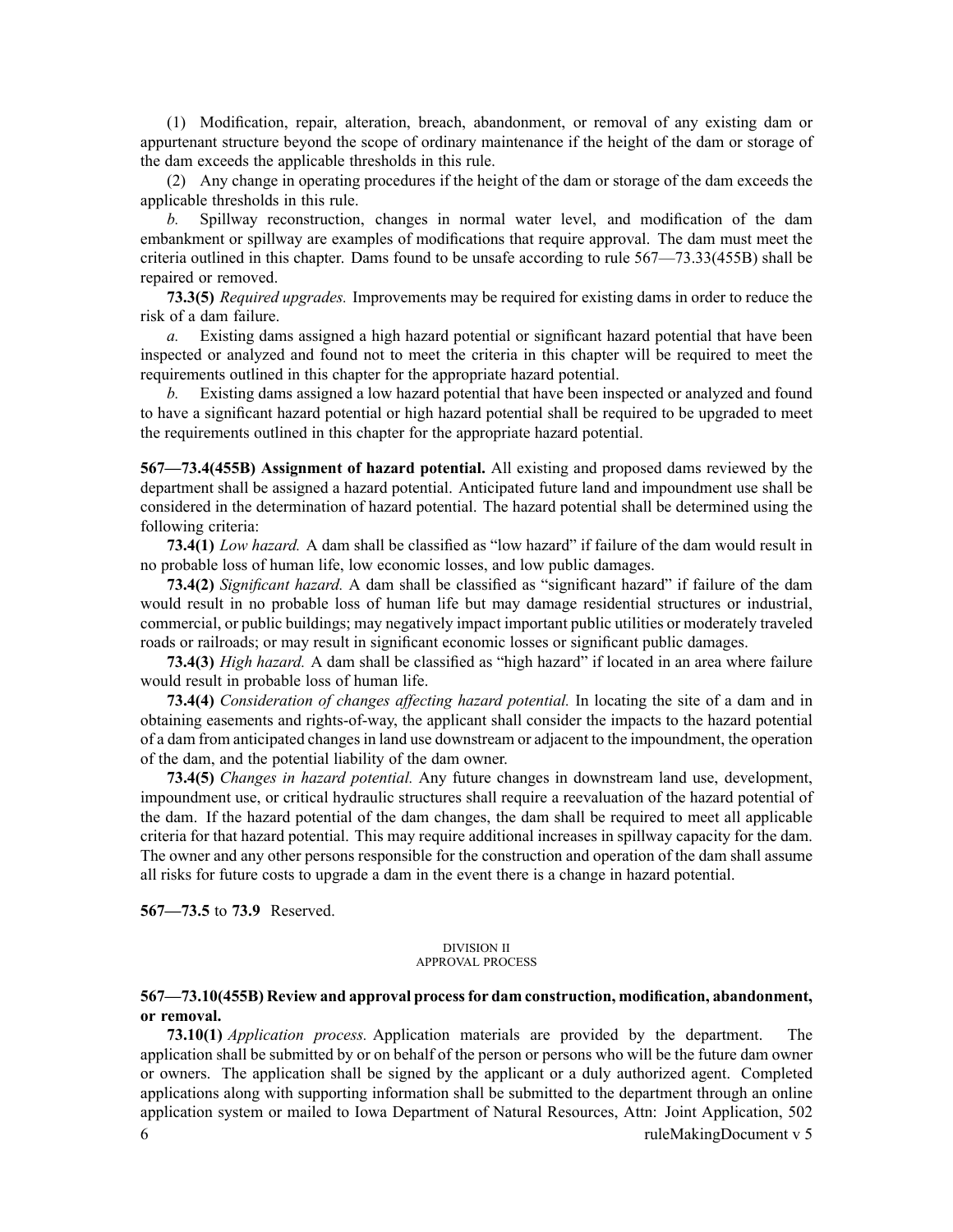East 9th Street, Des Moines, Iowa 50319. For dam repairs, abandonment, or removal, the department may waive the requirements of the application process outlined in this rule if the requirements are unnecessary for the application approval or if the dam has been designated as unsafe and immediate temporary emergency stabilization repairs are required to preven<sup>t</sup> failure of the dam. Permanent repairs or modifications will require review and approval.

**73.10(2)** *Preliminary application packet.* The preliminary application packet includes the joint application form and requires submittal of preliminary design data prepared by or under supervision of <sup>a</sup> professional engineer licensed in the state of Iowa or by an engineer working for the United States government. The preliminary design data packet shall contain <sup>a</sup> repor<sup>t</sup> summarizing the preliminary design, hydrologic data and reservoir routing, <sup>a</sup> hazard potential analysis, preliminary design drawings, the soils and geotechnical engineering analysis, and <sup>a</sup> list of the engineering references used as the basis for design and construction.

**73.10(3)** *Project review.* The department shall review <sup>a</sup> preliminary application packet and provide feedback or concurrence on the initial design and assumptions. After concurrence with the preliminary application packet and upon reception of the final submittal as required by subrule [73.10\(4\)](https://www.legis.iowa.gov/docs/iac/rule/567.73.10.pdf), the department will review the final submittal and issue <sup>a</sup> decision based on whether the project meets criteria for approval outlined in this chapter.

**73.10(4)** *Final submittal.* After the department's review of and concurrence with the preliminary submittal, the engineering plans and other engineering information shall be certified by <sup>a</sup> professional engineer licensed in the state of Iowa, unless prepared by an engineer working for the United States government, and submitted with the following information:

- *a.* One complete set of certified construction plans;
- *b.* One complete set of construction specifications;
- *c.* An operating plan, if required;
- *d.* Easements, if required;
- *e.* For high hazard dams, an emergency action plan; and

*f.* An engineering design repor<sup>t</sup> documenting all aspects of the design of the dam and how the design of the dam meets the criteria outlined in this chapter. The engineering design repor<sup>t</sup> shall include the following: hazard potential analysis; hydrology and hydraulic calculations; embankment design and foundation analysis; and structural calculations, where applicable.

**73.10(5)** *Public notice.* Public notice shall be issued by the department to inform persons who may experience adverse consequences by the permitted project. Adverse consequences may occur through maintenance of the dam and appurtenant structures, spillway discharges, temporary ponding of floodwater behind the dam, or failure of the dam. It is the applicant's responsibility to submit sufficient information with the preliminary application packet and on reques<sup>t</sup> to enable the department to accurately identify the owners, occupants, and addresses of affected lands.

## **73.10(6)** *Project approval or disapproval.*

*a. Approval.* Issuance of <sup>a</sup> dam construction permit shall constitute approval of <sup>a</sup> project. The permit may include one or more special conditions when reasonably necessary to implement relevant criteria.

*b. Disapproval.* A letter to the applicant denying the application shall constitute disapproval of <sup>a</sup> project.

*c. Notice of decision.* Copies of the decision shall be mailed or electronically transmitted to the applicant and any person who commented.

**73.10(7)** *Appeal of decision.* Any person aggrieved by <sup>a</sup> decision issued under these rules may file <sup>a</sup> notice of appeal as governed by [567—Chapter](https://www.legis.iowa.gov/docs/iac/chapter/567.7.pdf) 7.

**73.10(8)** *General conditions.* Department approvals of <sup>a</sup> project shall be subject to the following conditions:

*a. Change in ownership.* The dam owner and any successor in interest to the real estate on which the project or activity islocated shall be responsible for notifying the department of change in ownership.

*Maintenance*. The dam owner has a responsibility to maintain the dam and appurtenant structures in <sup>a</sup> safe condition. Maintenance shall include keeping earthen portions of the dam well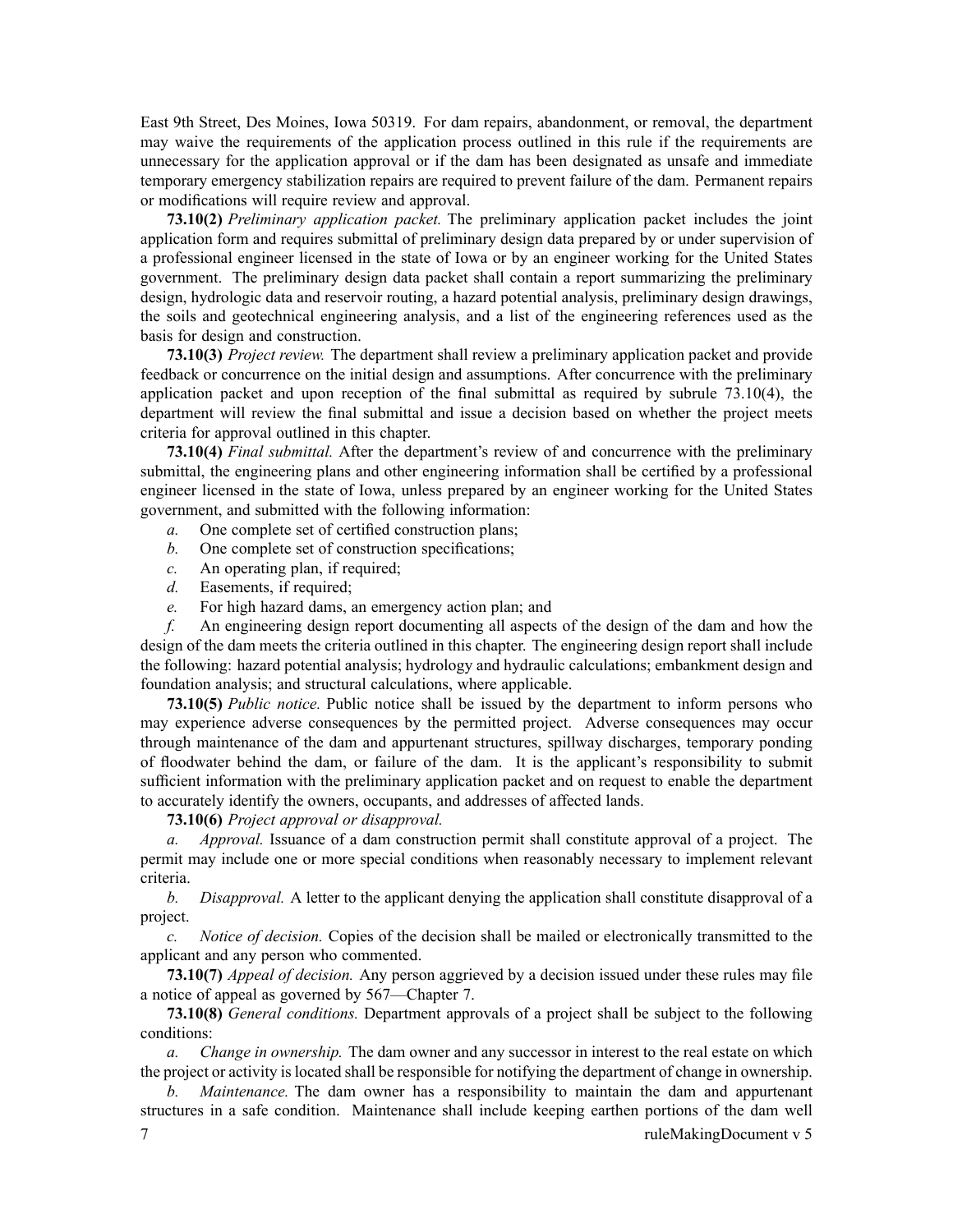vegetated, keeping trees and brush off the dam, preventing and repairing erosion, keeping the spillway free of obstructions, repairing deteriorated structural elements, and performing required maintenance on mechanical appurtenances such as gates.

*c. Responsibility.* No legal or financial responsibility arising from the construction or maintenance of the approved worksshall attach to the state of Iowa or the department due to the issuance of an approval or administrative waiver.

*d. Lands.* The applicant shall be responsible for obtaining such governmen<sup>t</sup> licenses, permits, and approvals, and lands, easements, and rights-of-way which are required for the construction, operation, and maintenance of the authorized work.

*e. Change in plans.* No material change from the plans and specifications approved by the department shall be made unless authorized in writing by the department.

*f. Revocation of permit.* A department permit may be revoked if construction is not completed within the period of time specified in the department permit.

*g. Performance bond.* A performance bond may be required when necessary to secure the construction, operation, and maintenance of approved projects and activities in <sup>a</sup> manner that does not create <sup>a</sup> hazard to the public's health, welfare, and safety. The amount and conditions of the bond shall be specified as special conditions in the department permit.

*h. Construction inspection.* For high hazard and significant hazard dams, construction shall be inspected by or under the supervision of <sup>a</sup> professional licensed engineer in the state of Iowa. The engineer shall prepare and certify as-built plans after completion and <sup>a</sup> repor<sup>t</sup> documenting that the dam was constructed in general conformance with the approved plans (or approved changes) and outlining unusual circumstances encountered during construction. The water storage permit shall not be issued until the department accepts the as-built plans and report.

*i. Postconstruction department inspections.* A department approval which authorizes construction or modification, operation, and maintenance of <sup>a</sup> dam for which ongoing inspections are required by these rules shall include <sup>a</sup> condition stating that the department shall have access to the dam site for such inspections at <sup>a</sup> reasonable time after notification of the dam owner.

*j. Owner inspections.* For high hazard and significant hazard dams, the owner is responsible for annual inspections and submission of written inspection reports to the department as required in [subrule](https://www.legis.iowa.gov/docs/iac/rule/567.73.30.pdf) [73.30\(4\)](https://www.legis.iowa.gov/docs/iac/rule/567.73.30.pdf).

## **567—73.11(455B) Water storage permits.**

**73.11(1)** A water storage permit shall be required for all regulated dams in order to legally impound water. No water shall be impounded by <sup>a</sup> dam or reservoir prior to issuance of <sup>a</sup> water storage permit.

**73.11(2)** Application for <sup>a</sup> dam construction permit shall constitute application for <sup>a</sup> water storage permit if the appropriate fee (as stated in [567—subrule](https://www.legis.iowa.gov/docs/iac/rule/567.50.4.pdf) 50.4(2)) is received with the application.

**73.11(3)** A water storage permit shall be issued upon <sup>a</sup> finding by the department that the dam and reservoir are safe to impound water within the conditions prescribed in the dam construction permit and the project meets the following conditions:

*a.* The proposed storage is for <sup>a</sup> specified beneficial use such as human or livestock water supply, flood control, water quality, recreation, aesthetic value, erosion control, or low-flow augmentation.

*b.* The impounding structure can be operated in <sup>a</sup> manner which will not adversely affect any applicable protected flow in the impounded stream. Protected flows are listed in [567—Chapter](https://www.legis.iowa.gov/docs/iac/chapter/567.52.pdf) 52.

*c.* For high hazard and significant hazard dams, the water storage permit will not be issued until as-built plans and <sup>a</sup> construction repor<sup>t</sup> have been submitted documenting that the dam has been constructed in general conformance with the approved plans and conditions of the dam construction permit and until the department has conducted an inspection of the dam.

**73.11(4)** A water storage permit may be modified, canceled, or suspended pursuan<sup>t</sup> to Iowa Code section [455B.271](https://www.legis.iowa.gov/docs/ico/section/455B.271.pdf). Conditions of cancellation or suspension of water storage permits shall include draining the lake with any available low-level drain and may include dewatering with other methods or breaching of the dam.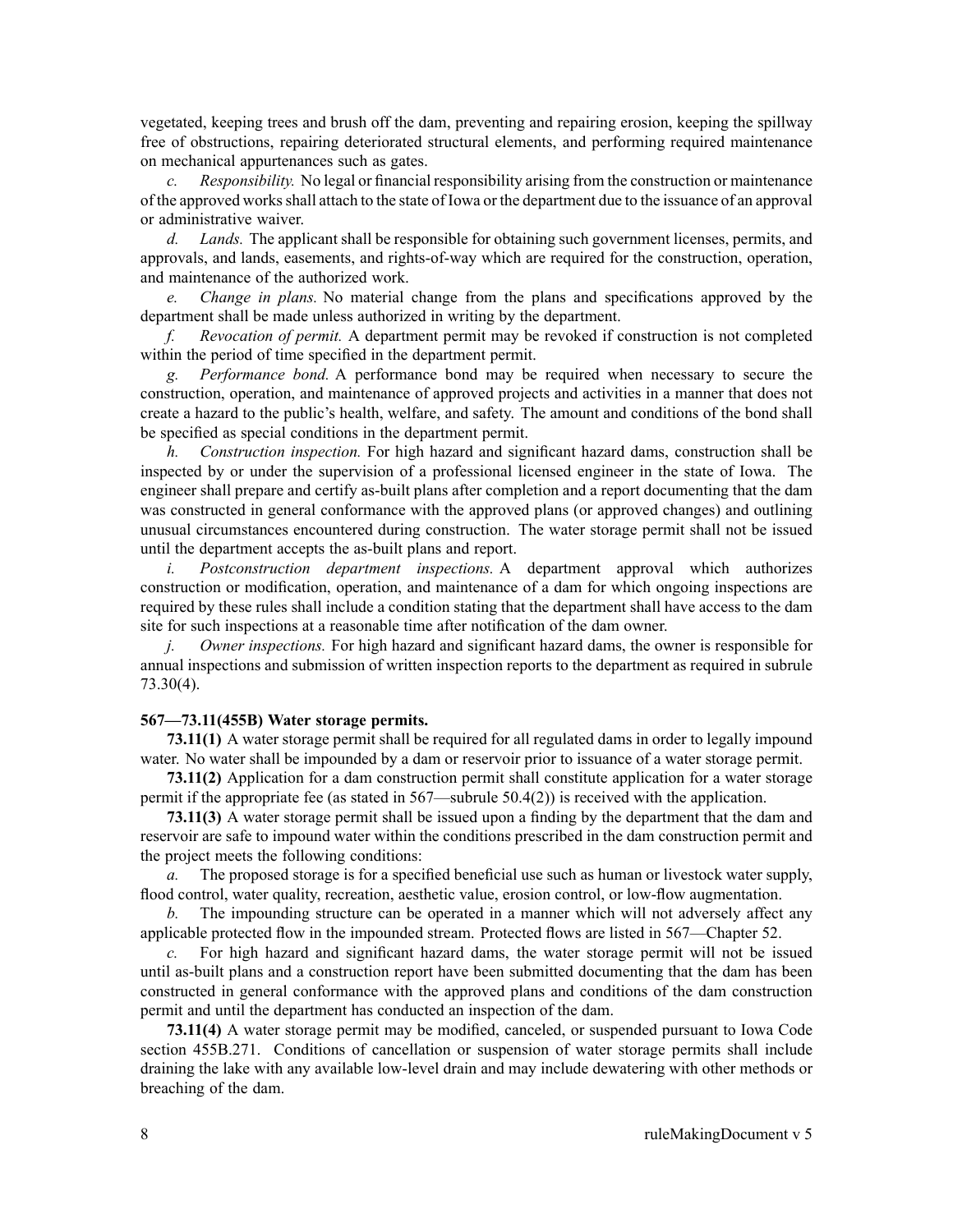### **567—73.12** to **73.14** Reserved.

#### DIVISION III CRITERIA FOR APPROVAL

#### **567—73.15(455B) General criteria.**

**73.15(1)** *Required findings.* The department shall approve the construction, repair, modification, abandonment, or removal of <sup>a</sup> dam only after finding that the project is designed in accordance with accepted engineering practice and methods, and in <sup>a</sup> manner consistent with the applicable department criteria in this rule.

**73.15(2)** *Waiver.* A reques<sup>t</sup> for <sup>a</sup> waiver to this chapter shall be submitted in writing pursuan<sup>t</sup> to [561—Chapter](https://www.legis.iowa.gov/docs/iac/chapter/561.10.pdf) 10. The contents of <sup>a</sup> petition for waiver shall include information pursuan<sup>t</sup> to rule [561—10.9](https://www.legis.iowa.gov/docs/iac/rule/561.10.9.pdf)(17A,455A).

**567—73.16(455B) Lands, easements, and rights-of-way.** An application for approval of <sup>a</sup> dam project shall include information showing the nature and extent of lands, easements, and rights-of-way that the applicant has acquired or proposes to acquire to satisfy the following criteria:

**73.16(1)** Ownership or perpetual easements shall be obtained for the area to be occupied by the dam embankment, spillways, and appurtenant structures, and the permanen<sup>t</sup> or maximum normal pool.

**73.16(2)** Ownership or easements shall be obtained for temporary flooding of areas that would be inundated by the flood pool up to the top of dam elevation and for spillway discharge areas.

**73.16(3)** Easements covering areas affected by temporary flooding or spillway discharges shall include provisions prohibiting the erection and usage of structures for human habitation or commercial purposes without prior approval by the department.

**73.16(4)** As <sup>a</sup> condition of granting approval of <sup>a</sup> dam rated less than high hazard, the applicant may be required to acquire control over lands downstream from the dam as necessary to preven<sup>t</sup> downstream development which would affect the hazard classification of the dam.

#### **567—73.17(455B) Emergency action plans for high hazard dams.**

**73.17(1)** *Emergency action plan required.* All high hazard dams shall be required to have an approved emergency action plan on file with the department. The plan shall include the following:

- *a.* A statement of purpose;
- *b.* A project description;
- *c.* An emergency response process;
- *d.* An emergency notification plan with flowchart;
- *e.* Responsibilities of all parties;
- *f.* A list of emergency preparedness and plan maintenance activities; and
- *g.* Inundation maps or another acceptable description of the inundated area.

**73.17(2)** *Emergency action plan maintenance.* The owner of the dam shall keep the emergency action plan up to date. Contact information shall be verified in the plan at least once <sup>a</sup> year, and an exercise shall be performed at least every five years. The owner of the dam shall keep an up-to-date copy of the emergency action plan on file with the department and with the local county emergency manager.

**567—73.18(455B) Encroachment on <sup>a</sup> confinement feeding operation structure.** A dam shall not be constructed or modified so that the ordinary high water of the lake, pond, or reservoir created by the dam is closer than the following distances from <sup>a</sup> confinement feeding operation structure unless <sup>a</sup> secondary containment barrier according to [567—subrule](https://www.legis.iowa.gov/docs/iac/rule/567.65.15.pdf) 65.15(17) is in place. Measurement shall be from the closest point of the confinement feeding operation structure to the water edge of the lake, pond, or reservoir for <sup>a</sup> pool level at the elevation of the crest of the auxiliary spillway or at the top of dam elevation if the dam does not have an auxiliary spillway.

**73.18(1)** The minimum separation between <sup>a</sup> water source other than <sup>a</sup> major water source and <sup>a</sup> confinement feeding operation structure is 500 feet.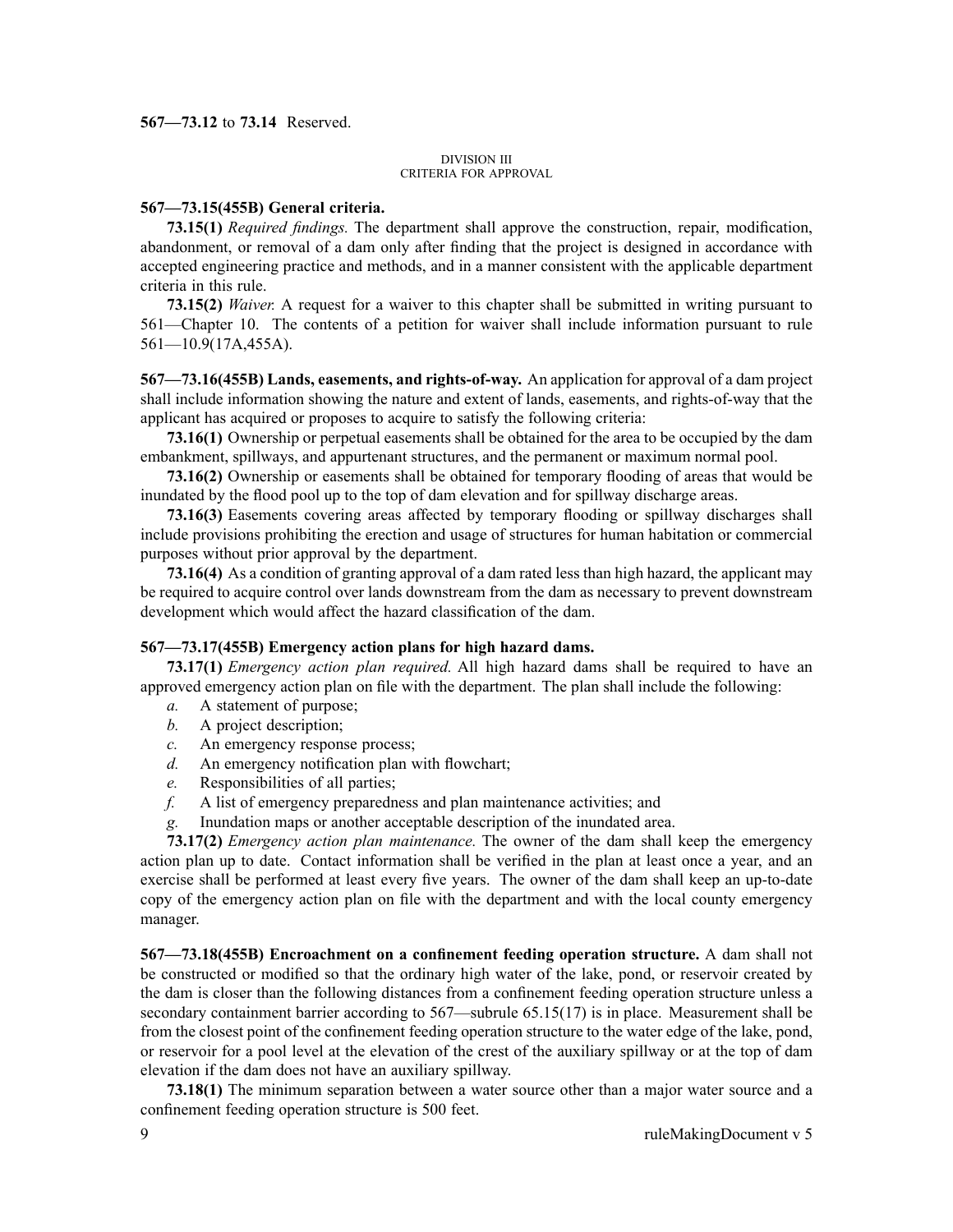**73.18(2)** The minimum separation between <sup>a</sup> major water source and <sup>a</sup> confinement feeding operation structure is 1,000 feet or such distance that the structure is not located on land that would be inundated by Q100, whichever is greater.

## **567—73.19(455B) Hydrologic and hydraulic criteria.**

**73.19(1)** *Hydrology and hydraulic calculations.* Hydrology and hydraulic calculations shall be submitted in the design repor<sup>t</sup> documenting the methods and analysis followed in modeling software selection, inflow design hydrograph determination, and reservoir routing. The hydrology and hydraulics section of the design repor<sup>t</sup> shall include design references, inflow hydrograph, reservoir stage storage, and stage discharge curves and clearly identify peak inflows, peak discharges, and reservoir elevations for the design floods.

**73.19(2)** *Design floods.* The specified freeboard design floods in the table below shall be passed without overtopping of the dam or the dam shall be designed to withstand such overflow. The specified spillway design flood in the table below shall be passed by the principal spillway without need for operation of an auxiliary spillway unless the auxiliary spillway is designed such that erosion is not expected during operation.

| Hazard Potential   | Freeboard Design Flood | Spillway Design Flood |
|--------------------|------------------------|-----------------------|
| Low Hazard         | O <sub>100</sub>       | O10                   |
| Significant Hazard | O <sub>1000</sub>      | O <sub>50</sub>       |
| High Hazard        | Probable Maximum Flood | O <sub>100</sub>      |

**73.19(3)** *Precipitation amounts.* The National Oceanic and Atmospheric Administration's NOAA Atlas 14, Precipitation-Frequency Atlas of the United States, Volume 8, Version 2.0, dated 2013, shall be used for the Q10–Q1000 frequency storm events. NOAA Hydrometeorological Report No. 51, Probable Maximum Precipitation Estimates, United States, East of the 105th Meridian, dated 1978, shall be used for the probable maximum precipitation.

**73.19(4)** *Spatial and temporal rainfall distributions and storm durations.* The design repor<sup>t</sup> shall document the sources and methodologies for inflow hydrograph development. Distributions and durations that produce the highest impoundment water level shall be used for design.

**73.19(5)** *Spillway discharge capacity.* The spillway discharge capacity shall be sufficient to evacuate at least 80 percen<sup>t</sup> of the volume of water temporarily stored during the principal spillway design flood within ten days. If this cannot be accomplished, the auxiliary spillway and freeboard design flood routings shall be made beginning with the impoundment level at the ten-day drawdown elevation.

**73.19(6)** *Incremental consequence analysis.* An inflow design flood based on an incremental consequence analysis may be developed and submitted to the department for review as an alternative to the design floods stated in subrule [73.19\(2\)](https://www.legis.iowa.gov/docs/iac/rule/567.73.19.pdf). The design flood selected using incremental consequence analysis is the flood above which there is <sup>a</sup> negligible increase in downstream water surface elevation, velocity, and consequences due to failure of the dam when compared to the same flood without failure. If the department concurs with the analysis, the freeboard design storm may be reduced. The minimum design flood for <sup>a</sup> high hazard dam shall be Q500. The minimum design flood for low hazard and significant hazard dams shall be Q100.

## **567—73.20(455B) Spillway design requirements.**

**73.20(1)** Spillways shall be designed to operate safely for the life of the structure and at the discharges and pressures that would be experienced under all flow conditions, including the freeboard design flood.

**73.20(2)** Spillways shall be provided with <sup>a</sup> means of piping and seepage control (e.g., drainage diaphragms), antivortex devices, trash racks, or other inlet debris control measures, and stable outlets capable of handling design exit flow velocities.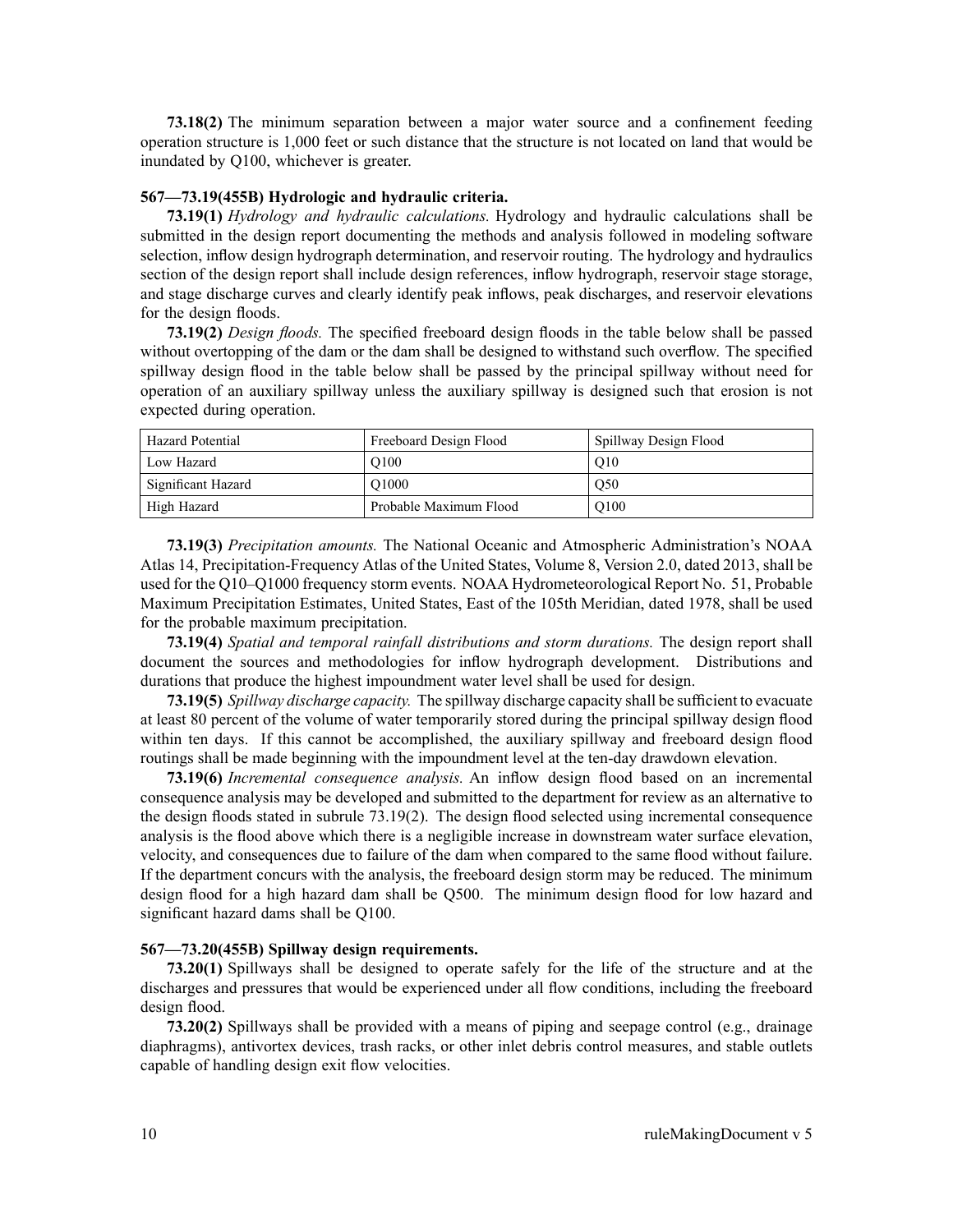**73.20(3)** When <sup>a</sup> conduit is proposed to be used in <sup>a</sup> high hazard or significant hazard dam, detailed hydraulic, hydrologic, and structural computations supporting selection of the size and type of pipe to be used shall be provided by the applicant.

**73.20(4)** Detailed drawings and specifications relating to the installation of the pipe shall include, but not be limited to, construction measures that adequately address critical load bedding, backfill, compaction, joints, and seepage precautions related to installation of the pipe.

**73.20(5)** Structural computations and drawings shall be submitted for all proposed concrete structures. Drawing details, as necessary, shall be provided showing reinforcement, cutoffs, underdrains/filters, waterstops, construction joints, control joints, and any other details necessary to construct.

**73.20(6)** If an auxiliary spillway is proposed, it shall be analyzed, designed, and constructed adequately to establish and maintain stability during the passage of design flows without blockage or breaching. Open-channel auxiliary spillways shall have <sup>a</sup> minimum depth of 2 feet and minimum width of 10 feet and be designed with appropriate curvature and slopes to preven<sup>t</sup> excessive erosion.

73.20(7) A gated low-level outlet shall be provided for high hazard and significant hazard dams. The gated low-level outlet shall be capable of draining at least 50 percen<sup>t</sup> of the permanen<sup>t</sup> storage behind the dam within ten days. The pipe conduit shall be designed so that negative pressures will not occur at any point.

## **567—73.21(455B) Embankment design requirements.**

**73.21(1)** The applicant shall document the engineering standards and design references used for dam embankment design. Drawing details, as necessary, shall be provided showing embankment slopes, required additional fill for anticipated settlement, top width, foundation preparation, core trench or cutoff wall, fill materials and methodology, internal seepage controls, and embankment erosion protection.

**73.21(2)** A geotechnical repor<sup>t</sup> shall be submitted for high hazard and significant hazard dams documenting the evaluation of slope stability requirements, anticipated vertical settlement and horizontal elongation, seepage and underseepage potential, whether cathodic protection is needed for metal pipes, and proper construction practices for the soil types and conditions encountered. A stability evaluation shall include end-of-construction, steady-state seepage and sudden-drawdown conditions.

**567—73.22(455B) Operating plan.** A written operating plan shall be prepared for any dam with gates or other movable structures that must operate or be operated during times of flood or to provide <sup>a</sup> minimum downstream release rate. Development of the operating plan is considered par<sup>t</sup> of the design process. An operating plan shall include, at <sup>a</sup> minimum, the following items:

**73.22(1)** *Responsibility.* The operating plan shall outline and identify the necessary personnel who will be present to operate the equipment or, in the case of automatic equipment, to monitor it and ensure it is functioning properly.

**73.22(2)** *Operating circumstances.* The circumstances under which operation must occur shall be clearly defined, and <sup>a</sup> means shall be provided to ensure that operating personnel are presen<sup>t</sup> when necessary.

**73.22(3)** *Method of operation.* The means and methods by which operation is to be conducted shall be clearly defined and shall include, at <sup>a</sup> minimum, the following items: rates and sequences for opening or closure of gates, target water levels, and target flow rates.

**73.22(4)** *Flood capacity.* The operating plan shall allow for safe passage of all floods up to and including the freeboard design flood. Flood discharges through the dam greater than the design peak flood inflows into the impoundment shall not be permitted.

**73.22(5)** *Low flow.* The operating plan shall address low flow situations and shall specify a minimum release rate if required by the department and how the minimum release will be provided and maintained.

**73.22(6)** *Equipment.* Consideration shall be given to and allowance made for the possible failure of or malfunctioning of the equipment.

**73.22(7)** *Discharge measurement.* A means shall be provided to determine the discharge through the control structures, especially where operation is to maintain <sup>a</sup> minimum downstream flow. Stage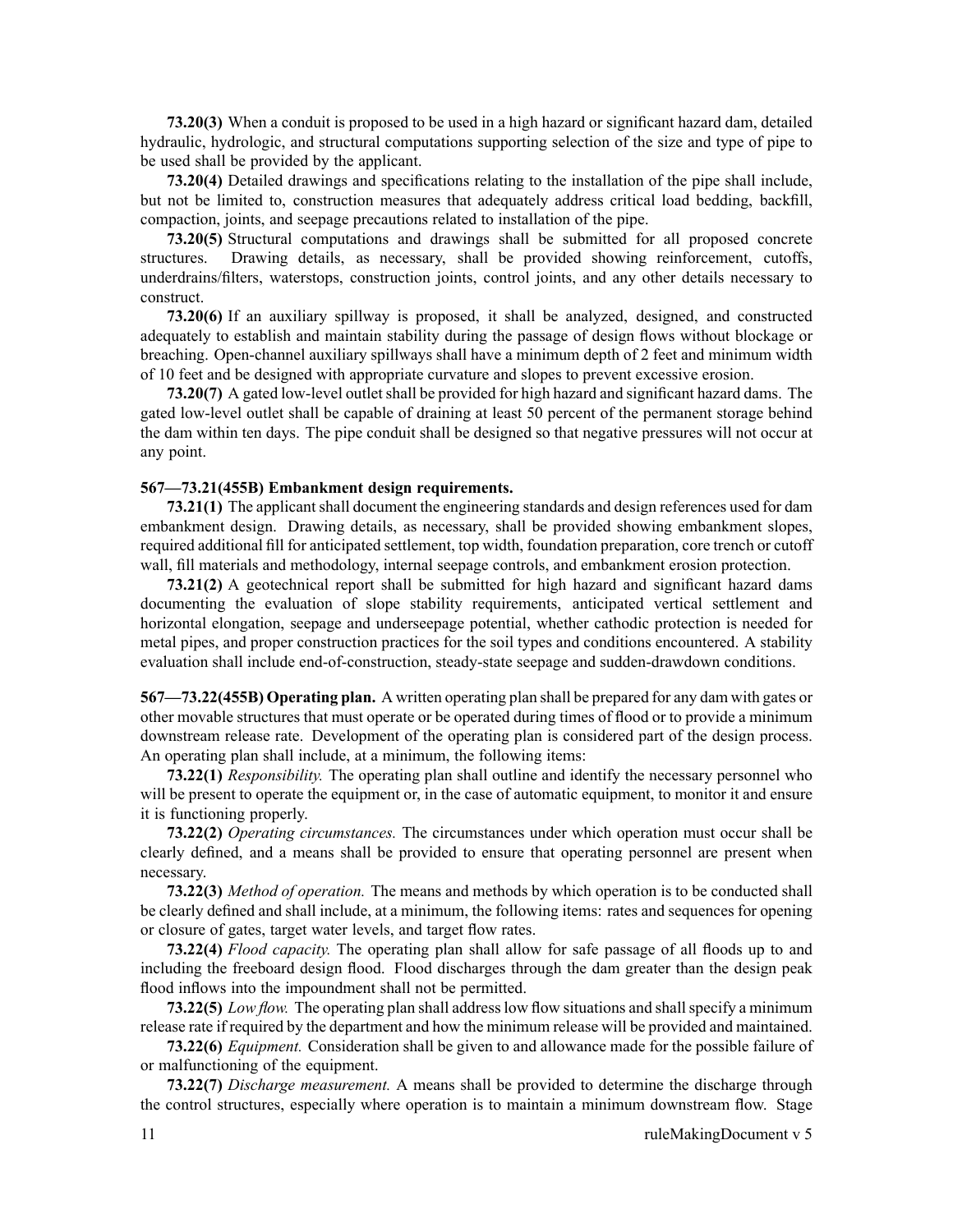discharge tables, streamflow gages or other means of obtaining discharge readings shall be provided. The settings of control structures shall be easily read.

**567—73.23(455B) Removal and abandonment of dams.** Removal is the draining of the impoundment and removal of all or <sup>a</sup> significant portion of the embankment. A dam may be abandoned by rendering <sup>a</sup> dam nonimpounding by dewatering and filling the reservoir with solid materials and by diverting the natural drainage around the site.

**73.23(1)** *Removalrequirements.* A dam removal projectshall meet all of the following requirements:

*a.* The dam removal plan shall clearly show removal limits and will demonstrate how the proposed construction will render the dam height and storage below thresholds in rule 567—73.3(455B);

*b.* An impoundment dewatering plan shall be submitted that documents how the water will be released in <sup>a</sup> controlled manner and not cause upstream erosion or pose <sup>a</sup> flooding risk downstream;

*c.* A dam breach plan shall be submitted that demonstrates how the breach process will not pose an increased risk compared to the existing structure; and

*d.* A sediment disposition plan shall be submitted that provides for stabilization, release, or removal of stored sediment and shall demonstrate no significant adverse consequences on fish and wildlife habitat downstream from the proposed construction.

**73.23(2)** *Abandonment requirements.* An abandonment plan shall be submitted documenting the final site stabilization, evidence that the structure will no longer impound water or waterborne materials that would be released in the event of <sup>a</sup> dam failure, and evidence that the structure will not store water above the thresholds outlined in this chapter.

**567—73.24** to **73.29** Reserved.

#### DIVISION IV DAM OWNERSHIP, INSPECTIONS, AND ENFORCEMENT

### **567—73.30(455B) Dam owner responsibilities.**

**73.30(1)** *Operation and maintenance required.* The intent to permanently cease or cause to cease all acts of construction, operation, and maintenance of <sup>a</sup> dam is prohibited. If any person wishes to be relieved of the responsibilities inherent in the ownership or control of <sup>a</sup> dam structure, those responsibilities shall be undertaken by another person through sale, transfer, or other means or the dam shall be removed.

**73.30(2)** *Dam maintenance.* The dam owner shall be required to maintain the dam and appurtenant structures in <sup>a</sup> safe condition. Maintenance shall include, but not be limited to, keeping earthen portions of the dam well vegetated, keeping trees and brush off the dam, preventing and repairing erosion, keeping spillways and drains free of obstructions, repairing structural deterioration, and performing required maintenance on mechanical appurtenances such as gates. The dam owner shall perform regular inspections to identify potential maintenance problems.

**73.30(3)** *Dam repairs.* The dam owner shall arrange for performance of engineering investigations when needed to evaluate potential safety problems. The dam owner shall perform any required repairs. When the department determines the need for follow-up inspections, the dam owner may be required to have <sup>a</sup> qualified person make inspections and prepare written inspection reports at specified intervals.

**73.30(4)** *Maintenance inspections by dam owner.* The dam owner of <sup>a</sup> high hazard or significant hazard structure shall be responsible for annual inspections and submission of written inspection reports. Annual inspection reports are due to the department on or before December 1. Inspection reports shall include:

- *a.* Maintenance work done since the previous annual report;
- *b.* Observed deficiencies on the dam or appurtenant structures;

*c.* Remedial measures necessary and the method and schedule the dam owner proposes to correct the deficiencies found; and

*d.* Changes in land use downstream of the dam.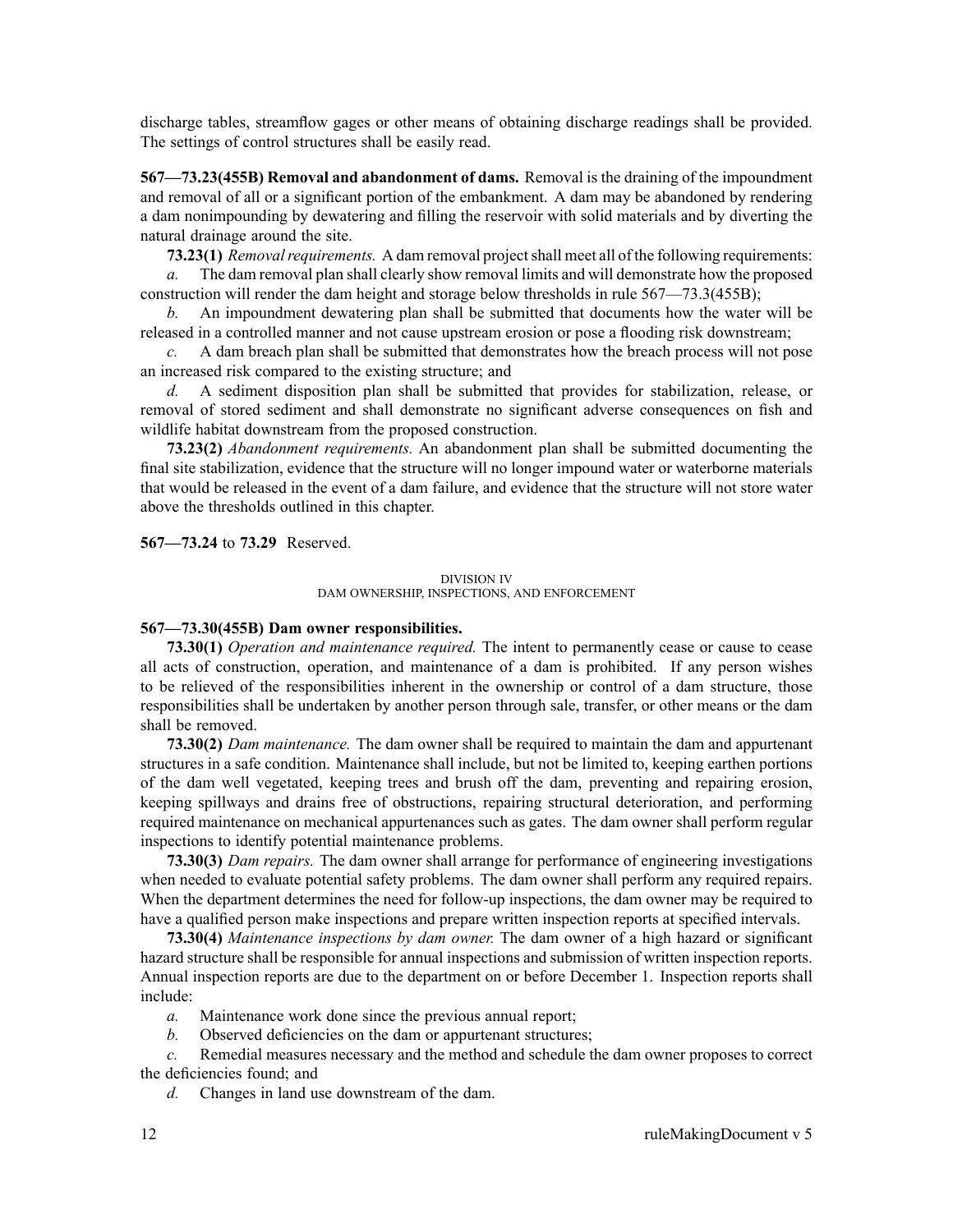### **567—73.31(455B) Dam safety inspection program.**

**73.31(1)** *Scope of dam safety inspection program.* Dams subject to inspection under these rules are regulated dams as defined in this chapter. The scope of department staff field inspections normally is limited to visually observable features of dams and their appurtenant structures.

**73.31(2)** *Purpose of dam safety inspection program.* The general purposes of inspections are as follows: to evaluate the construction, operation, and maintenance of dams; to identify observable deficiencies in dams or appurtenant structures; and to identify other floodplain structures or uses which may affect the hazard potential of <sup>a</sup> dam or use of an associated impoundment. Inspection reports shall be used by the department in determining whether <sup>a</sup> proposed dam project complies with applicable criteria and to determine whether any of the following conditions exist:

*a.* A permit violation;

*b.* A violation of law which requires that <sup>a</sup> permit be obtained; or

*c.* A condition which constitutes <sup>a</sup> public nuisance by causing unacceptable risk of injury to the public health, safety or welfare.

## **73.31(3)** *Inspections of significant hazard and high hazard dam structures.*

*a. Inspection prior to construction.* A field inspection may be made by the department to determine the hazard potential of the dam and verify the location and plan information upon receipt of an application for approval of construction or modification of <sup>a</sup> dam.

*b. Inspection during construction.* Construction or modification of <sup>a</sup> dam structure shall be inspected by an engineer licensed in the state of Iowa or by <sup>a</sup> trained inspector under the supervision of the engineer. After completion of construction or modification of <sup>a</sup> dam structure, the engineer shall prepare and submit <sup>a</sup> construction report, as-built plans, and <sup>a</sup> statement that in the engineer's professional opinion the work was conducted in general conformance with the approved plans and specifications.

*c. Acceptance inspections.* When construction of <sup>a</sup> dam or modifications thereto is completed, and as-built plans and <sup>a</sup> construction repor<sup>t</sup> have been submitted, the department shall make <sup>a</sup> field inspection to determine whether visually observable features of the dam and appurtenant structures are consistent with the approved plans and the conditions of the dam construction permit. The department shall thereafter issue the water storage permit or <sup>a</sup> letter stating that additional work is required for acceptance of construction. Closure of the low-level outlet gate shall not begin until the department has issued the water storage permit.

*d. Periodic inspections after acceptance.* High hazard structures shall be inspected at least once every two years by the department. Significant hazard structures shall be inspected at least once every five years by the department. Structures poorly maintained or those that require repairs identified by the department shall be inspected more frequently until required maintenance and repairs are completed. The department shall notify the dam owner or agen<sup>t</sup> before each inspection. Each inspection shall assess the condition of the dam and appurtenant structures and the adequacy of operation and maintenance practices. The inspection may include reevaluation of the ability of the dam and appurtenant structures to adequately withstand the hydraulic loadings and pass the appropriate design floods.

## **73.31(4)** *Inspections of low hazard dams.*

*a. Preliminary site evaluation.* The department may evaluate the site of <sup>a</sup> proposed dam from maps and aerial photographs in lieu of <sup>a</sup> field inspection.

*b. Inspection during construction.* The applicant shall be responsible for providing supervision of construction by <sup>a</sup> person experienced in the type of construction involved.

*c. Inspection of dams with operating plans.* Low hazard dams with operating plans shall be inspected by the department at least once every five years. Any problems noted shall be reported to the dam owner in writing.

*d. General inspections of low hazard dams.* Low hazard dams may be periodically inspected by the department to determine their condition. Any serious problems noted shall be reported to the dam owner in writing.

**73.31(5)** *Special inspections and investigations.* Special inspections and investigations shall be made by department personnel in the following instances: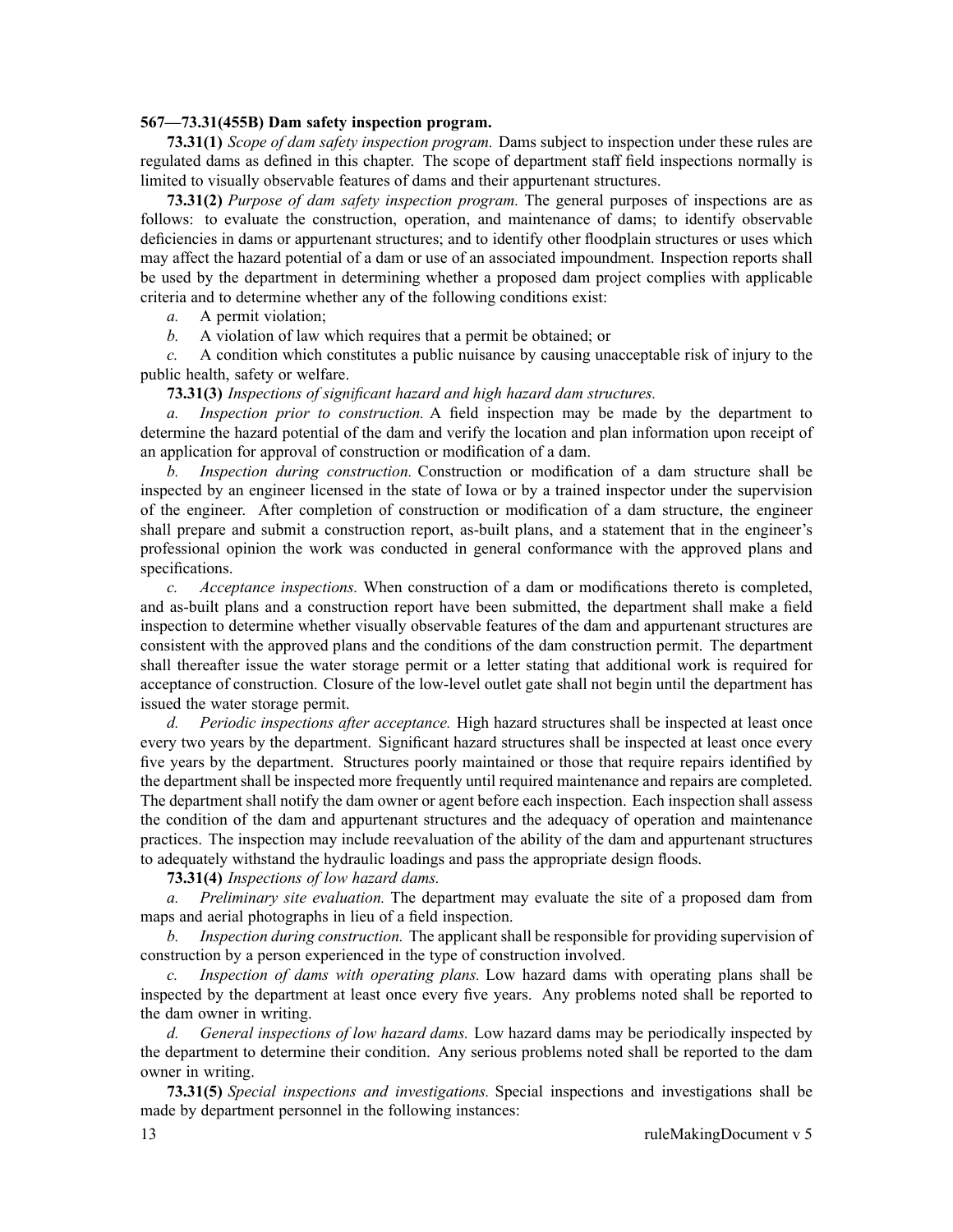*a.* Upon notice or evidence of unauthorized construction;

*b.* Upon notice or evidence that <sup>a</sup> dam has failed or is in <sup>a</sup> condition where failure appears likely, and public damages would result from such failure; or

*c.* Upon notice or evidence that the hazard classification of <sup>a</sup> dam may no longer be valid due to changes in downstream conditions.

**73.31(6)** *Inspections by others.* At the discretion of the department, an inspection repor<sup>t</sup> submitted by <sup>a</sup> qualified individual may be accepted in lieu of an inspection and repor<sup>t</sup> by the department.

**73.31(7)** *Inspection reports.* The department shall prepare <sup>a</sup> repor<sup>t</sup> of each inspection and provide <sup>a</sup> copy to the dam owner. The repor<sup>t</sup> shall state the deficiencies observed during the inspection. If appropriate, the repor<sup>t</sup> shall detail the actions required to address the noted deficiencies.

## **567—73.32(455B) Raising or lowering of impoundment levels.**

**73.32(1)** *When approval is required.* A separate approval is required to temporarily or permanently raise or lower the normal level of water impounded by <sup>a</sup> regulated dam unless the raising and lowering has been authorized as par<sup>t</sup> of an approved operating plan. Such approval shall be in the form of <sup>a</sup> letter authorizing the lowering or raising and may be conditioned upon various requirements.

**73.32(2)** *Information required for approval.* The applicant shall submit the following information:

*a.* The date when the raising or lowering will be initiated, the level to which the impoundment will be raised or lowered and, if the raising or lowering is temporary, the anticipated date when the normal water level will be restored; and

*b.* Evidence that the discharge rate during lowering will not exceed the capacity of the stream channel below the dam.

**73.32(3)** *Criteria for approval.* The department's review of the raising or lowering of the impoundment includes determining the effects on flooding or flood control for any proposed works and adjacent lands and property; on the wise use and protection of water resources; on the quality of water; on fish, wildlife, and recreational facilities or uses; and on all other public rights and requirements.

**73.32(4)** *Conditions.* Conditions of approving the temporary or permanen<sup>t</sup> raising or lowering of water levels may include:

*a.* Giving prior notice to the director of the local county conservation board or local enforcement officer for the department;

*b.* Publicizing the lowering locally in order to notify downstream users, persons who have boats or docks on the impoundment and other persons whose use of the impoundment might be affected; and

*c.* Maintaining <sup>a</sup> minimum release rate as determined by the department during refilling.

## **567—73.33(455B) Unsafe dams.**

**73.33(1)** *Procedures for designation of <sup>a</sup> dam as unsafe.*

*a. Department report.* If after inspection or other investigation the department determines that <sup>a</sup> dam is unsafe, <sup>a</sup> repor<sup>t</sup> shall be prepared. Copies of the repor<sup>t</sup> shall be provided to the dam owner and any other person whom the repor<sup>t</sup> identifies as responsible for the unsafe condition of the dam. The repor<sup>t</sup> shall identify the problems which cause the dam to be unsafe and recommend action to remedy the unsafe condition.

*b. Opportunity for comment.* The department shall provide the dam owner or other responsible person with <sup>a</sup> reasonable opportunity to comment on the department repor<sup>t</sup> considering the degree and imminence of hazard identified in the department report.

**73.33(2)** *Criteria for designating <sup>a</sup> dam as unsafe.* Designation of <sup>a</sup> dam as unsafe shall be based on one or more of the following findings:

*a.* The dam has serious deficiencies in its design, construction, use, maintenance, or physical condition which would contribute to failure or otherwise increase flood damages;

*b.* A high hazard or significant hazard dam has inadequate spillway capacity for the size and hazard potential of the dam.

**73.33(3)** *Department action concerning an unsafe dam.* After completion of the procedures for designating an unsafe dam, the department shall issue an initial decision which may order remedial